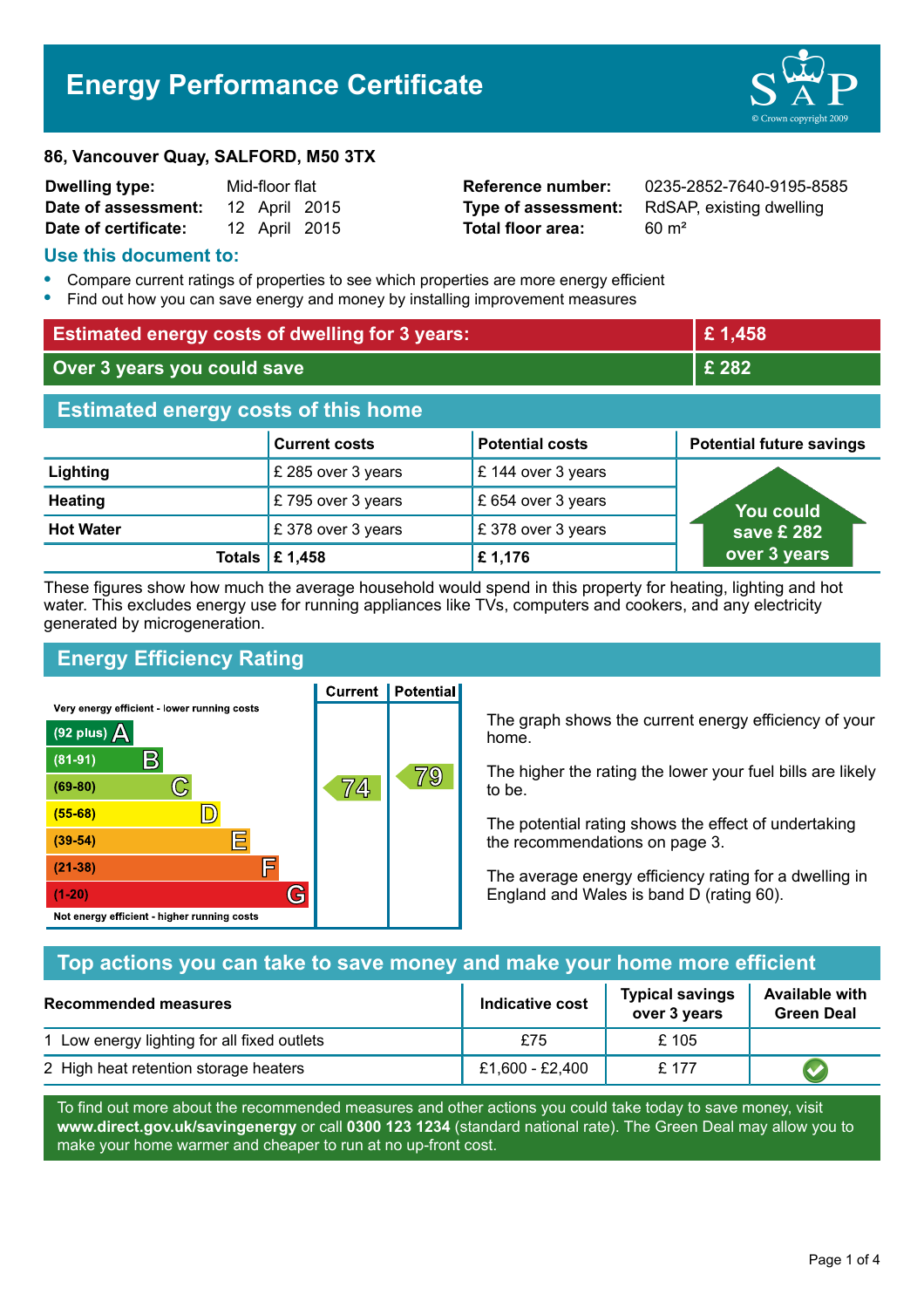## **Summary of this home's energy performance related features**

| <b>Element</b>        | <b>Description</b>                         | <b>Energy Efficiency</b> |
|-----------------------|--------------------------------------------|--------------------------|
| Walls                 | Cavity wall, as built, insulated (assumed) | ★★★★☆                    |
| Roof                  | (another dwelling above)                   |                          |
| Floor                 | (another dwelling below)                   |                          |
| Windows               | Fully double glazed                        | ★★★★☆                    |
| Main heating          | Electric storage heaters                   | ★★★☆☆                    |
| Main heating controls | Manual charge control                      | ★★☆☆☆                    |
| Secondary heating     | Portable electric heaters (assumed)        |                          |
| Hot water             | Electric immersion, off-peak               | ★★★☆☆                    |
| Lighting              | No low energy lighting                     | *****                    |

Current primary energy use per square metre of floor area: 291 kWh/m² per year

The assessment does not take into consideration the physical condition of any element. 'Assumed' means that the insulation could not be inspected and an assumption has been made in the methodology based on age and type of construction.

## **Low and zero carbon energy sources**

Low and zero carbon energy sources are sources of energy that release either very little or no carbon dioxide into the atmosphere when they are used. Installing these sources may help reduce energy bills as well as cutting carbon. There are none provided for this home.

## **Opportunity to benefit from a Green Deal on this property**

The Green Deal may enable owners and occupiers to make improvements to their property to make it more energy efficient. Under a Green Deal, the cost of the improvements is repaid over time via a credit agreement. Repayments are made through a charge added to the electricity bill for the property. To see which improvements are recommended for this property, please turn to page 3. You can choose which improvements you want to install and ask for a quote from an authorised Green Deal provider. They will organise installation by an authorised Green Deal installer. If you move home, the responsibility for paying the Green Deal charge under the credit agreement passes to the new electricity bill payer.

For householders in receipt of income-related benefits, additional help may be available.

To find out more, visit **www.direct.gov.uk/savingenergy** or call **0300 123 1234**.

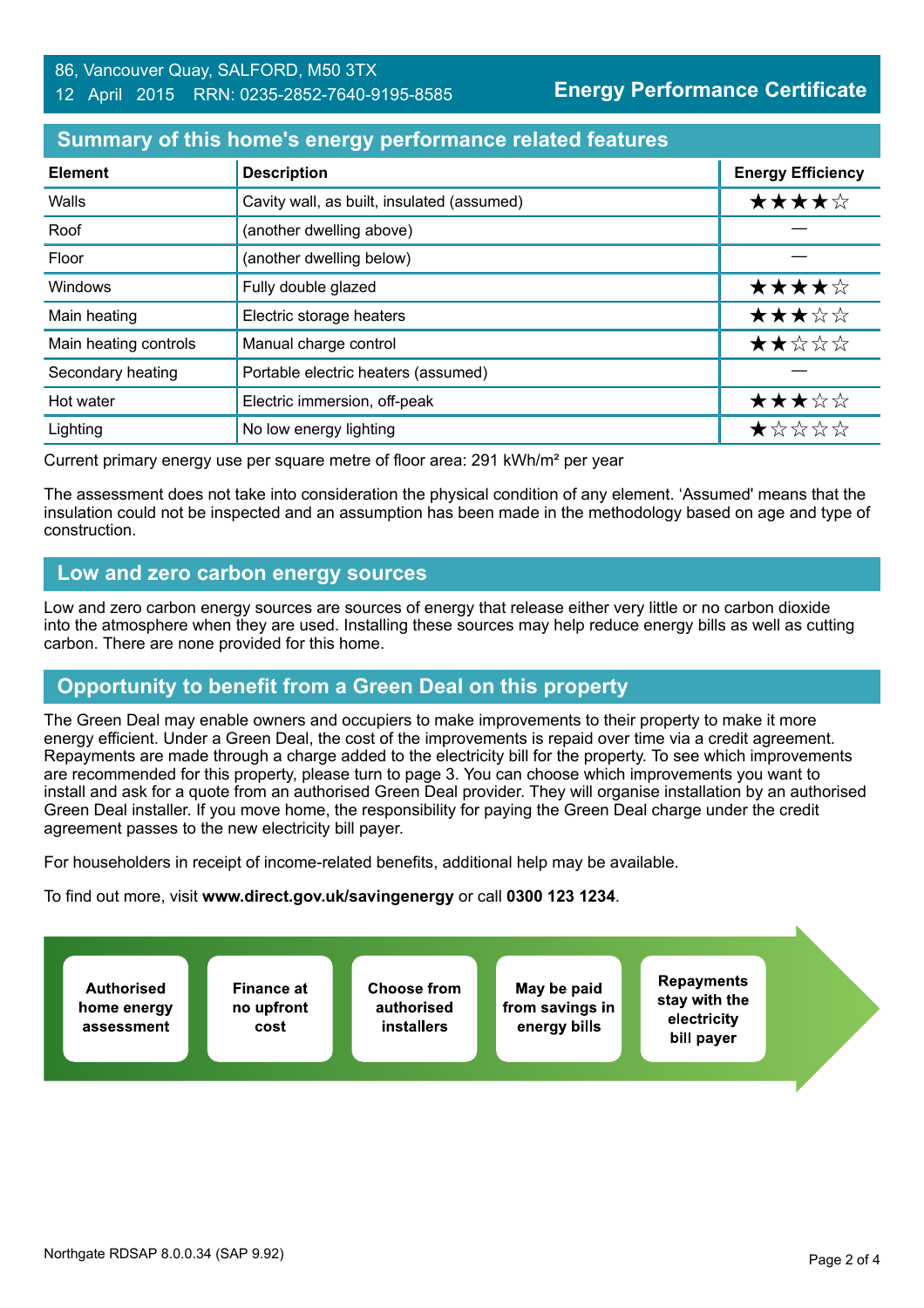#### 86, Vancouver Quay, SALFORD, M50 3TX 12 April 2015 RRN: 0235-2852-7640-9195-8585

## **Recommendations**

The measures below will improve the energy performance of your dwelling. The performance ratings after improvements listed below are cumulative; that is, they assume the improvements have been installed in the order that they appear in the table. Further information about the recommended measures and other simple actions you could take today to save money is available at **www.direct.gov.uk/savingenergy**. Before installing measures, you should make sure you have secured the appropriate permissions, where necessary. Such permissions might include permission from your landlord (if you are a tenant) or approval under Building Regulations for certain types of work.

Measures with a green tick  $\bullet$  are likely to be fully financed through the Green Deal since the cost of the measures should be covered by the energy they save. Additional support may be available for homes where solid wall insulation is recommended. If you want to take up measures with an orange tick  $\bullet$ , be aware you may need to contribute some payment up-front.

| <b>Recommended measures</b>               | <b>Indicative cost</b> | <b>Typical savings</b><br>per year | <b>Rating after</b><br>improvement | <b>Green Deal</b><br>finance |
|-------------------------------------------|------------------------|------------------------------------|------------------------------------|------------------------------|
| Low energy lighting for all fixed outlets | £75                    | £ 35                               | C75                                |                              |
| High heat retention storage heaters       | £1,600 - £2,400        | £ 59                               | C79                                |                              |

## **Alternative measures**

There are alternative measures below which you could also consider for your home.

- **•** Biomass boiler (Exempted Appliance if in Smoke Control Area)
- **•** Air or ground source heat pump

## **Choosing the right package**

Visit **www.epcadviser.direct.gov.uk**, our online tool which uses information from this EPC to show you how to save money on your fuel bills. You can use this tool to personalise your Green Deal package.



| <b>Green Deal package</b>           | <b>Typical annual savings</b> |
|-------------------------------------|-------------------------------|
| High heat retention storage heaters | Total savings of £56          |
| Electricity/gas/other fuel savings  | £56/£0/£0                     |

You could finance this package of measures under the Green Deal. It could **save you £56 a year** in energy costs, based on typical energy use. Some or all of this saving would be recouped through the charge on your bill.